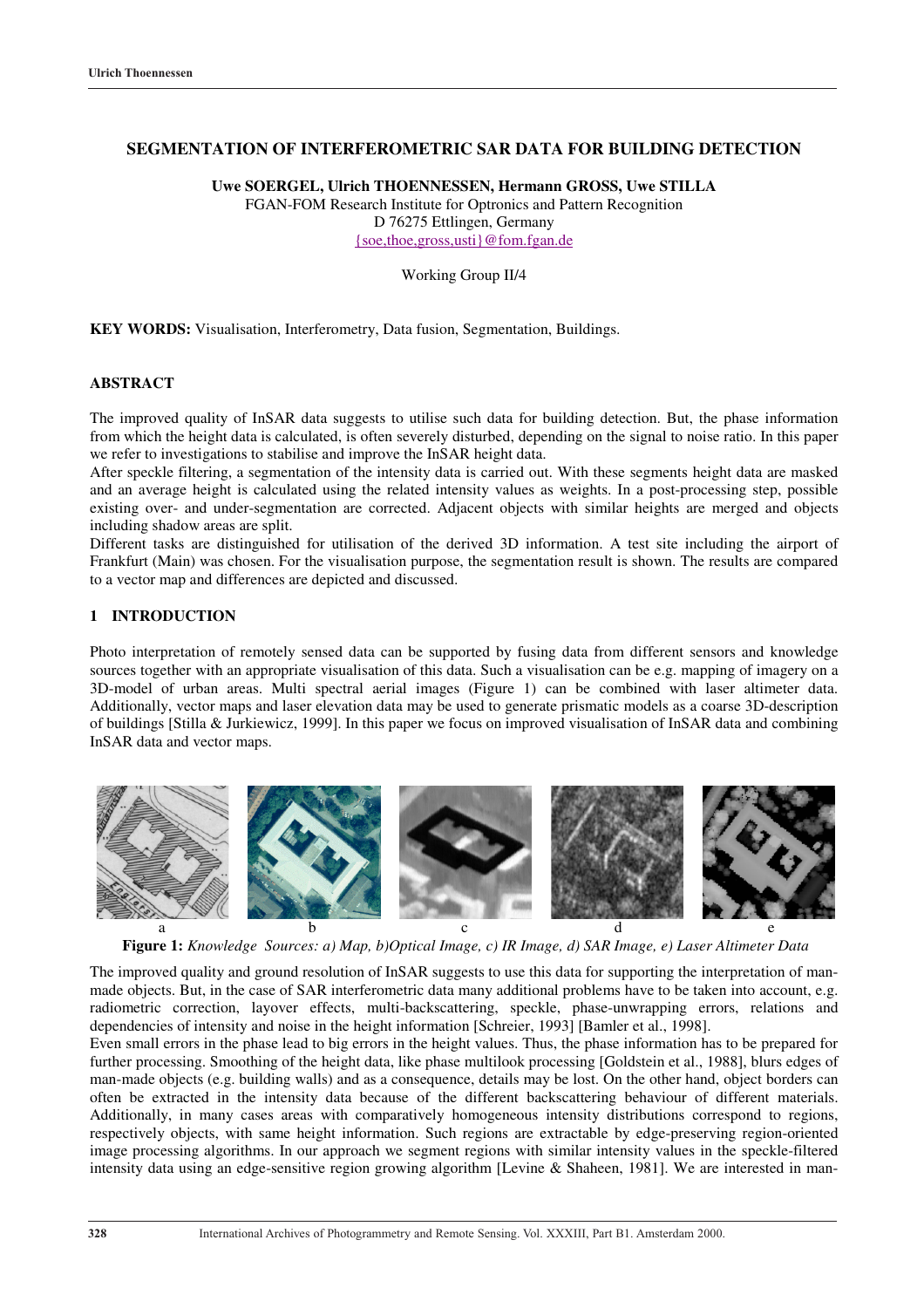made objects with constant height present in the scene like flat-roofed buildings. Hence, the height of one segmented object is set to the mean height over the segment, weighted with the intensity values [Soergel et al., 2000].

The derived depth map can for example be used to support an interpreter in map updating tasks. A map is compared with the depth map, which has to be geocoded for this purpose. A possible systematic bias of the height data, which might be present because of erroneous navigation data, can be corrected by incorporating tie points in the map. The depth map is split in two complementing depth maps by masking it with the given ground plans of the buildings in the map. The part containing the buildings is used to verify the buildings in the map and detect missing buildings. Large compact areas in the complementing depth map with significant height over ground are hints to recently built up buildings not represented in the map.

First the interferometric principle is briefly recapitulated to point out the dependency of InSAR data and the signal to noise ratio (SNR). Then, the segmentation process in the intensity data and the smoothing of the height data are described. Afterwards, the incorporation of the evaluated smoothed depth data for the map updating task is suggested. Finally, results of the approach are presented and discussed.

# **2 INTERFEROMETRIC PRINCIPLE**

In this paper we focus on interferograms derived from airborne single pass measurements. Figure 2 illustrates the basic principle of SAR interferometry. An aeroplane carries two SAR antennas which are displaced by a base-line B. One of the antennas illuminates the scene and both antennas receive the backscattered complex signals  $s_1$  and  $s_2$ . The interferogram *S* is calculated by a pixel by pixel complex multiplication of the two received signals:

$$
S = |s_1| \cdot |s_2| \cdot \exp(j\Delta\varphi)
$$
 (1)

The object height h can be expressed as a function of the phase difference ∆ϕ*:*

$$
h = \frac{\lambda \cdot r \cdot \cos(\theta)}{2\pi \cdot B} \cdot \Delta \varphi \tag{2}
$$

with parameters distance  $r$ , wavelength  $\lambda$ , effective baseline B and depression angle  $\theta$ .

SAR interferometry makes only sense in case of significant correlation respectively coherence between the two complex SAR images. The coherence  $\gamma$  depends on the expectation values of the signals. It can be estimated from the data by window-based computation of the magnitude of the complex cross-correlation coefficient of the SAR images [Hellwich, 1999]

$$
\hat{\gamma} = \frac{\left| \sum_{n=1}^{N} s_1^{(n)} \cdot s_2^{(n)*} \right|}{\sqrt{\sum_{n=1}^{N} \left| s_1^{(n)} \right|^2 \cdot \sum_{n=1}^{N} \left| s_2^{(n)} \right|^2}}
$$
(3)



**Figure 2***: Geometry of InSAR Measurement*

In case of a single pass airborne system temporal and geometrical contributions to the coherence coefficient can be neglected compared to the influence of noise. Assuming additive thermal noise, the complex signals  $s_i$  can be modelled as consisting of a correlation part *c* and noise part *ni*

$$
s_i = c + n_i \tag{4}
$$

The absolute value of γ can be expressed as a function of the SNR [Rodriguez & Martin, 1992]:

$$
|\gamma| = \frac{1}{1 + \frac{1}{SNR}}, \quad with \quad SNR = \frac{|c|^2}{|n|^2}
$$
 (5)

If no phase-unwrapping errors occur, the standard deviation  $\sigma_h$  of the height measurement is:

$$
\sigma_{h} = \frac{\lambda \cdot r}{2\pi \cdot B \cdot \sqrt{SNR}}
$$
\n(6)

Thus, the height accuracy declines with decreasing SNR.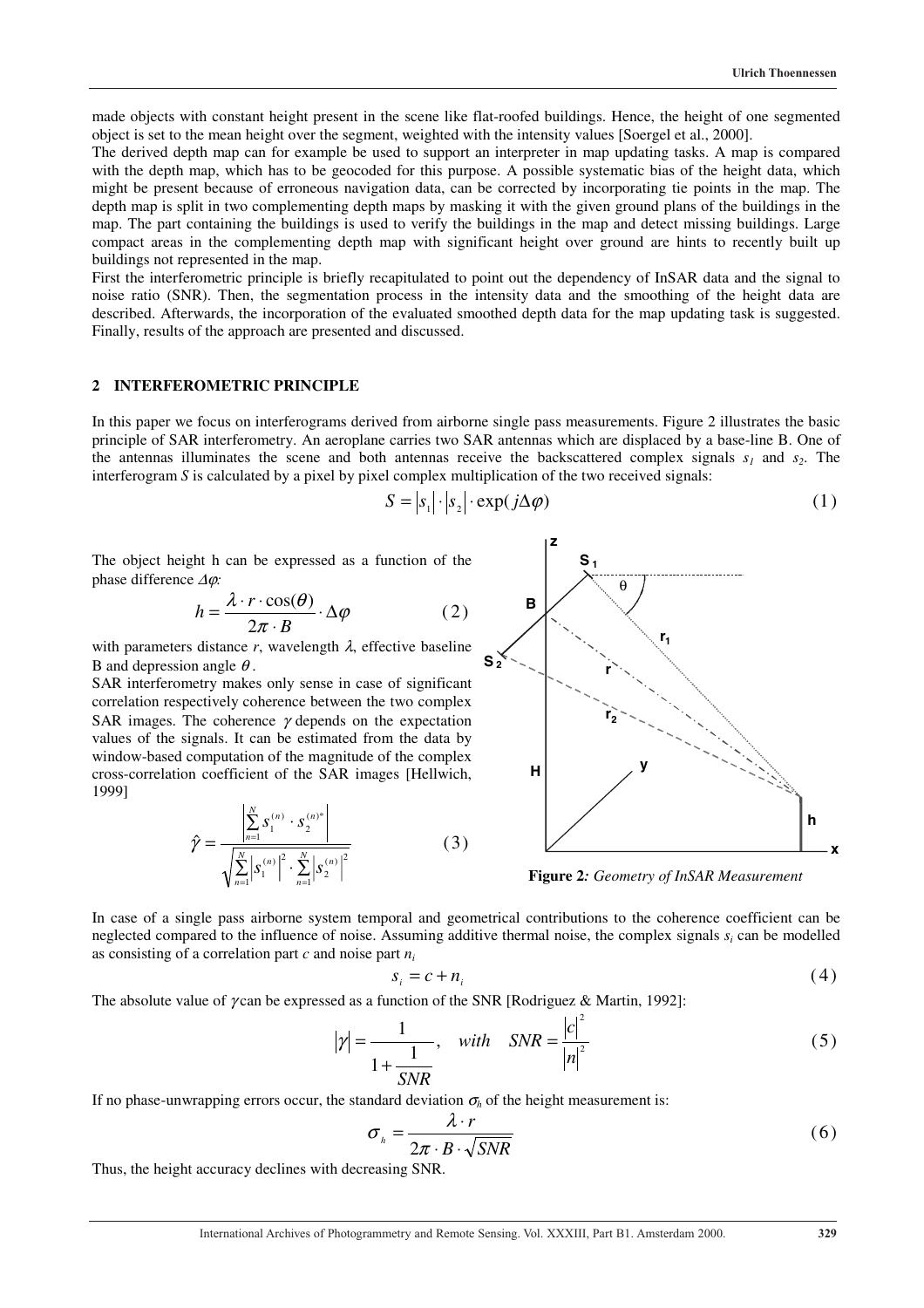#### **3 SEGMENTATION OF INTERFEROMETRIC SAR DATA**

Smoothing directly in the height data without regarding the intensities reduces  $\sigma_h$ , but also blurs sharp height jumps in the scene like those between building roofs and the ground.

Due to the interferogram calculation (Equation 1) the height and intensity data are co-registered. Therefore, an exploitation of height and intensity data in combination is immediately possible. Concerning a model-based segmentation of man-made objects, we propose as a first approach that regions with similar intensity values correspond to regions with equal height information. The regions are segmented in the intensity data with an edge-sensitive region growing algorithm. Because of the additive noise model in equation 4 we consider segments with low intensity values as noisy and brighter areas as more reliable regions with higher *SNR*. Thus, segments with too small mean intensities are masked. Inside each remaining segment the weighted mean height is calculated, using the intensity values as weights. Before the segmentation step, the data has to be prepared by speckle filtering to avoid an over-segmented result. Furthermore, adjacent segments with similar heights are merged.

#### **3.1 Pre-processing**

To limit the number of segments in the subsequent region growing step, the intensity data has to be filtered to reduce the speckle effect. We tested several filters described in the literature. Best results for our purposes were achieved using a median and the ESTEC filter [Desnos & Matteini, 1993]. After despeckling, the intensities are linear scaled to 8 bit to achieve identical start configurations in the region growing step for different images.

In the filtered image the gradient is calculated. Pixel with a gradient higher than a threshold are considered as possible region borders. The threshold  $th_b$  is calculated from the average intensity (*mean*) and standard deviation *sd* of the entire intensity image:

$$
th_b = mean + 2 \cdot sd \tag{7}
$$

The border candidate pixels are skeletonised by morphological operations [Glazer, 1993][Schulz & Thoennesen, 2000]. The result is a binary image with thin borders.

### **3.2 Segmentation**

In the speckle filtered scaled intensity image an adaptive region growing step is carried out. For a detailed description of the algorithm the reader is referred to Levine & Shaheen [1981]. The only parameter of the algorithm is the grey level distance threshold *th<sub>r</sub>* for a pixel to the mean of a adjacent region. If the distance is smaller than *th<sub>r</sub>* the pixel is included in the region. The choice of  $th_r$  is a trade-off between possible over- and under-segmentation: On the one hand, every object of interest in the scene should be extracted. This indicates a high *thr*, which might lead to a too large number of small segments. On the other hand, a low *th<sub>r</sub>* might result in a few large segments only and details are lost. Furthermore, the large segments tend to "bleed" over the entire image.

In this first approach we are interested in a course 3D description only. Hence, a low  $th_r$  was chosen. To prevent undersegmentation, the binary border image is incorporated in the algorithm. As additional constraint, the region growing is not allowed to cross the borders. Our goal is to derive a coarse prismatic 3D-model of the man-made objects present in the scene. Therefore, small details like chimneys are ignored and masked. This is also true for areas with low coherence, which are identified by mean intensity values below a threshold *th*<sub>i</sub>:

$$
th_i = mean - sd \tag{8}
$$

### **3.3 Smoothing of height data**

Inside the remaining segments the height  $h<sub>s</sub>$  of the segment with a number of *N* pixels is calculated by the mean of the heights *h* weighted with the intensity *i*:

$$
h_s = \frac{\sum_{n=1}^{N} i^{(n)} \cdot h^{(n)}}{\sum_{n=1}^{N} i^{(n)}}
$$
(9)

Holes inside the weighted heights which result from the masking step are set to the height value of the surrounding region. The strategy towards the remaining holes depends on the task. Because of their unreliable information they should not be considered for further processing. However, for visualisation purposes it is often better to set them to a default height, because holes in the evaluated depth map might irritate an interpreter.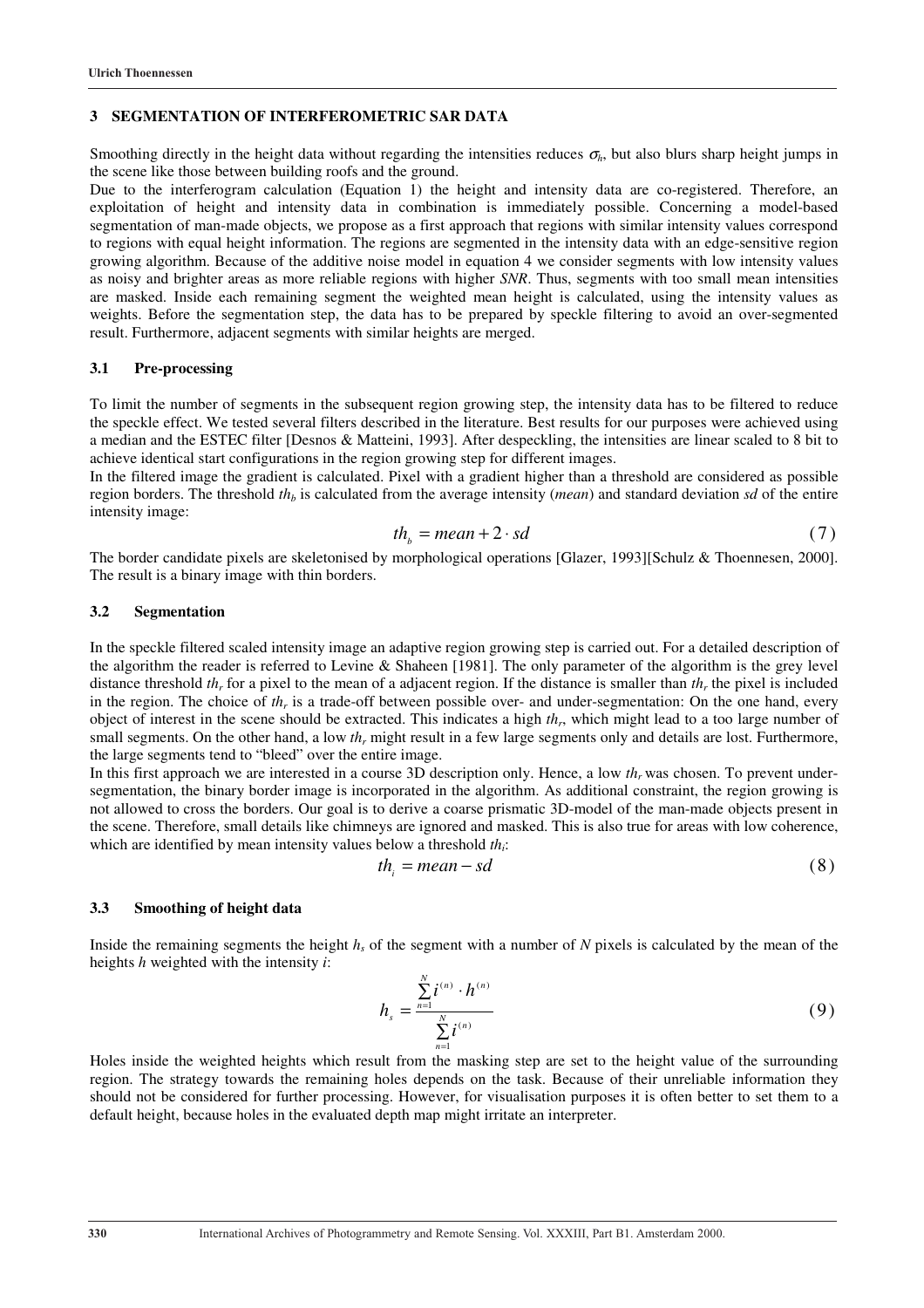### **3.4 Post-processing of the depth map**

In a region segmentation based approach four types of false segmentation are possible: missing objects, noise objects, over- and under-segmentation [Geibel 2000]. Over-segmentation occurs for example if objects consist of different materials with different backscatter behaviour like rooftops consisting of concrete and tin parts. Thus, two separated segments are extracted in the region growing step. Therefore, in a post-processing step adjacent segments with similar heights are merged.

Object parts, like several height levels of flat roofed buildings, with the same roof material on every level, are often under-segmented because they can not be distinguished in the intensity data. Such objects can be identified if they include shadow areas. Shadow of buildings appears dark in the intensity data. Such areas can be used for a model-based object reconstruction [Hoepfner 1999]. Shadow leads to either long or L-shaped segments, depending on the aspect. Their width is a function of depression angle and the height difference between the object and the background. In this approach, segments which contain a possible shadow area (long or L-shaped dark segment) are further investigated. Two different manners of discriminating different height levels were tested. Firstly, the histogram of the median filtered height values of such a segment is analysed. If it shows a bimodal curve and the segment can be separated in two closed segments in the height data, then the segment is split into two closed segments. If the data suffers from noise or if the height difference is small the histogram might not be discriminated into two separated closed parts. Hence, in a second approach a region growing step in the median filtered heights is performed, utilising the border towards the shadow region as seeding points. After the correction of over- and under-segmentation the depth map is recalculated in the manner described above.

# **4 UTILISATION OF THE SEGMENTATION RESULTS**

Three different states of a priori information of the scene are considered:

- 1. No map information available.
- 2. 2D vector maps available (e.g. building ground plans)
- 3. 2D vector maps and DEM available

In the first case significant height jumps between regions in the depth map are hints to buildings present in the scene. Hints which coincide with compact regions exceeding a minimum extension are further investigated. For a visual interpretation by an operator such regions can be highlighted in the intensity data for example.

Due to erroneous navigation data a systematic bias might be present in the height data. In the cases 2 and 3 mentioned above the bias can be corrected by incorporating tie points in the map respectively DEM. For the change detection and map update task, the depth map is split in two complementing depth maps by masking it with the given ground plans of the buildings extracted from the map [Stilla & Jurkiewicz, 1999]. The part containing the buildings is used to verify the buildings in the map and detect missing buildings. Again, large compact areas in the complementing depth map with significant height over ground are hints to recently constructed buildings. In the third case the given DEM might be updated with the derived depth map.

# **5 RESULTS**

Rhein-Main airport in Frankfurt was chosen as test site. A map of the test area is shown in Figure 2a. The map was scanned from a printed map of scale 1:10000. The scene consists of parts of the airfield traffic net and several, mostly flat-roofed, extended buildings. Furthermore, a highway, forests and agricultural areas are present in the scene.

The test data set consists of intensity and height images (Fig 2 b,c) of the area, taken in November 1998, plus collateral data containing data acquisition and InSAR processing information. The sensor was carried by an aeroplane (Transall) in approximately 3000m height above ground. It operated in X-band with wavelength  $\lambda = 3$ cm, effective baseline  $B =$ 1m and depression angle  $\theta = 43^{\circ}$ . The single pass ground range data has a resolution of 1m  $\times$  1m. Slant to ground range transformation was carried out by projecting the slant range data to a flat plane, not incorporating the height information of the InSAR data. The data was not geocoded.

According to equation 2 this sensor configuration results in an unambiguous (phase difference  $\Delta\varphi < 2\pi$ ) height range of approximately 100m in mid swath. Therefore, no phase ambiguities had to be taken into account to calculate the height from the phase information in the comparatively flat scene with about 30m height difference. A maximum *SNR* of 100 (20 dB) is assumed in areas with high intensities in the interferogram. The lowest value for  $\sigma_h$  achievable is then about 2.1m according to equation 6.

The depth map in figure 2d illustrates the result of the segmentation and weighting process before the refinement step. The grey values of the segmented regions correspond to the averaged height. Some segments, like the airfield traffic net, are considered as unreliable because of low intensity values. But they were not masked for this visualisation to avoid holes in the depth map. Their height was set to the ground level taken from the map. To compensate oversegmentation, adjacent segments with height differences lower than 1m were merged. Compared to the original height data in Figure 2c the smoothed and averaged heights are more appropriate for visual interpretation.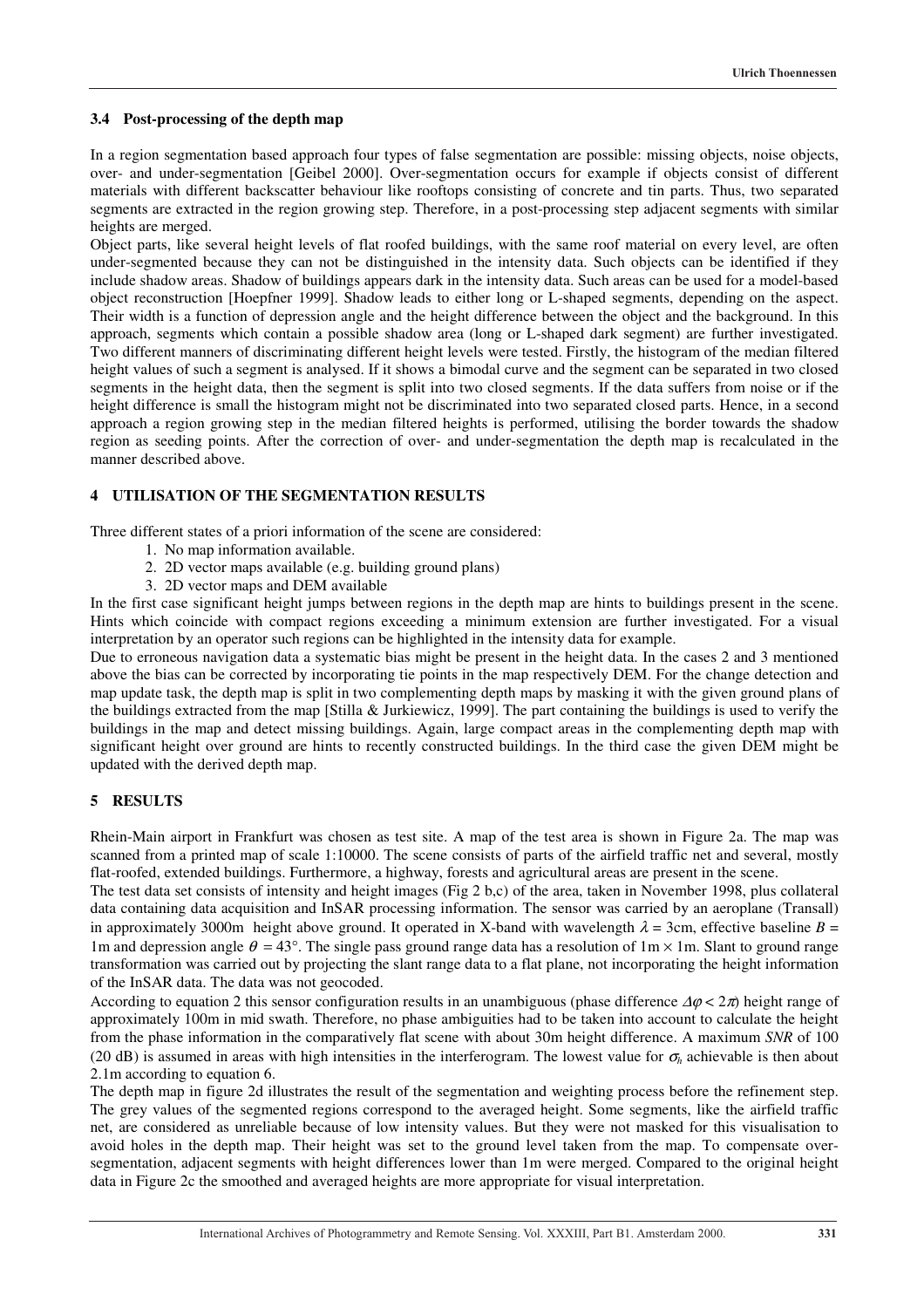

**Figure 3:** Scene Frankfurt Airport: a) Map, b) Intensity Data, c) Height Data, d) Depth Map

Several tie-points with height information can be extracted from the map. Only tie-points on the ground were chosen. Correspondences of these tie-points were found in the intensity data. At the related positions in the height data, the height values were accumulated in a histogram representation. The histograms showed gaussian distribution with a significant offset of the mean value of about plus 8 m in contrast to the map information. Hence, all calculated heights in the depth map were corrected by subtracting 8m. After the offset correction, the depth values of the large gassy-areas in between the airfield traffic net met about  $\pm 2m$  the true heights.

The printed map was digitised. A vector map was manually extracted from the scanned map. It contains a layer of the generalised representation of the building footprints, restricted to the biggest buildings. The InSAR data is slightly rotated compared to the map. For the correction of the rotation and to avoid artefacts caused by foreshortening and layover, the vector map is aligned manually on the intensity image. From the aligned building layer of the vector map a binary mask is generated.

 Figure 4 illustrates the process for a subset of the data in the lower left of the scene around the question-mark-shaped large building. To ensure that the buildings are covered entirely by the building mask, the mask is dilated by two pixel in each direction. The binary mask is used to separate the depth map in two complementing parts, a *"building expectation area"* and a *"non-building expectation area"*.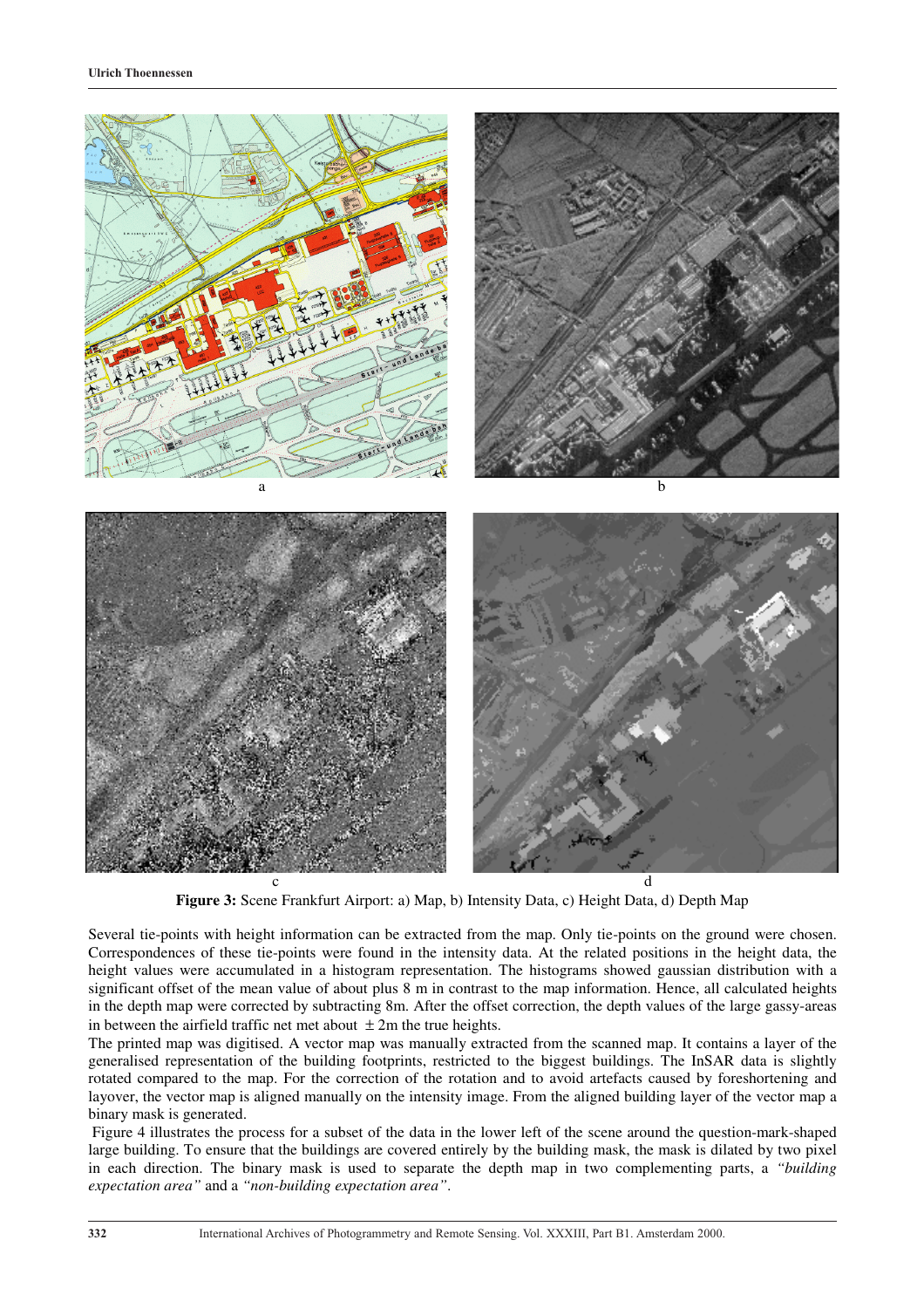

**Figure 4:** *Generating a binary mask: a) Printed Map, b) Aligned Building Layer Superimposed on Intensity, c) Mask*

In Figure 5a the depth map of the interesting scene detail is shown. Objects with a height of 5m above the ground are considered as possible buildings (5b). For a better discrimination of the segments their heights are pseudo-colour coded. A comparison with the map indicates that the elevated objects correspond indeed with the buildings and with groups of tall trees in the forests at both sides of the highway. The two complementing sets of building candidates are illustrated in Figure 5c,d.



c d **Figure 5:** *Scene Detail: a) Detailed Depth Map, b) Objects with Height, c) Masked Objects, d) Complement of c)*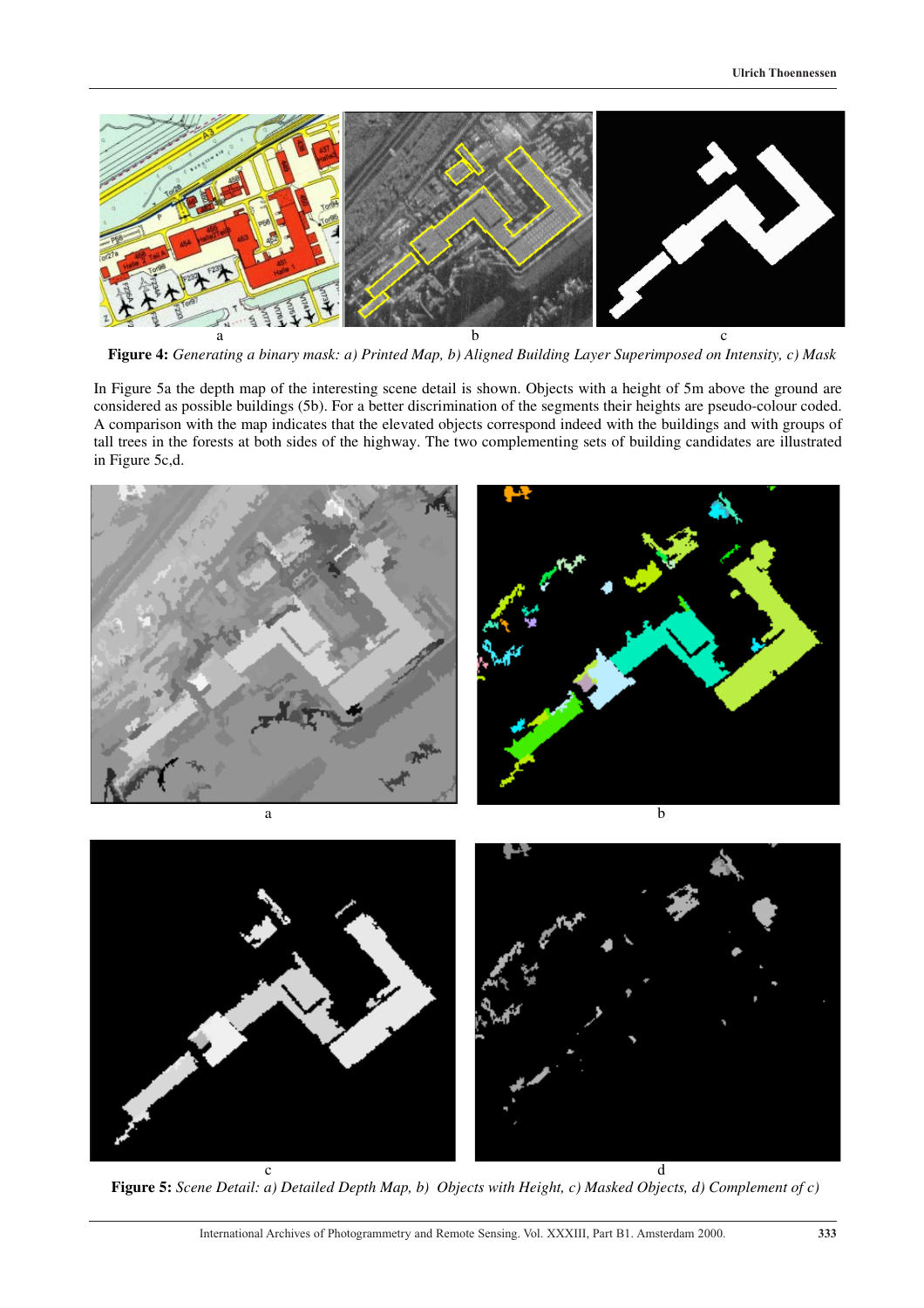The presence of buildings in the scene can be verified in almost the entire *"building expectation area".* Only a small part at the top of the largest building is missing, due to shadowing effects. However, the weighted means of the extracted object parts differed significantly from the truth heights taken from detailed building ground plans. The calculated heights tended to be about 5m below the expected values, even in segments which fitted almost perfectly the referring truth data. This seems to be surprisingly considering the better results mentioned above achieved for the extended grassy-areas inside the airfield traffic net. A possible reason for this effect is that the signal response from buildings suffers more from artefacts like multi-backscattering or layover. This behaviour is object of further studies.

On the other hand, in the *"non-building expectation area"* a hint to a recently constructed building is found. It fits like a symmetric twin to an existing building in the middle on top of the scene detail. It came out that indeed the building was built up in the time period between the production of the paper map and the InSAR measurement campaign.

The large region in the middle of the question-mark-shaped building contains a shadow region and was obviously under-segmented in the first iteration. In the refinement step this region is further analysed (Figure 6). The histogram shows no bimodal distribution. However, the distribution of the heights indicate the presence of two different height levels. In the region growing step, starting at the shadow area, two large regions can be segmented, besides some small regions nearby the shadow. In Figure 6e the final result is shown. The small regions are filtered out and the remaining two segments became filled.





d) Result of Region Growing e) Final Result **Figure 6:** *Histogram of Heights and Region Growing Result of a Scene Detail Containing Shadow*

# **6 CONCLUSIONS AND FUTURE WORK**

The approach of improving the interpretation of InSAR height information, using a model-based segmentation process in the intensity data, achieved promising first results. The visual impression is improved compared to the noisy original data.

After geocoding, the smoothed InSAR height data can be used for change detection purposes, at least for extended buildings. But the results indicate that the approach is limited to coarse scene descriptions only. For image based detail analysis, like roof reconstruction, the data is still too inaccurate. If a further improvement of the accuracy is achievable in the future, e.g. by better motion compensation incorporating more sophisticated INS, more detailed object models become appropriate. Gradient-based segmentation methods can be used for example to detect sloped objects like gable roofs. In the present state, the approach is restricted to flat terrain. In the case of undulated terrain, surrounding areas have to be examined to determine the elevation of buildings over ground.